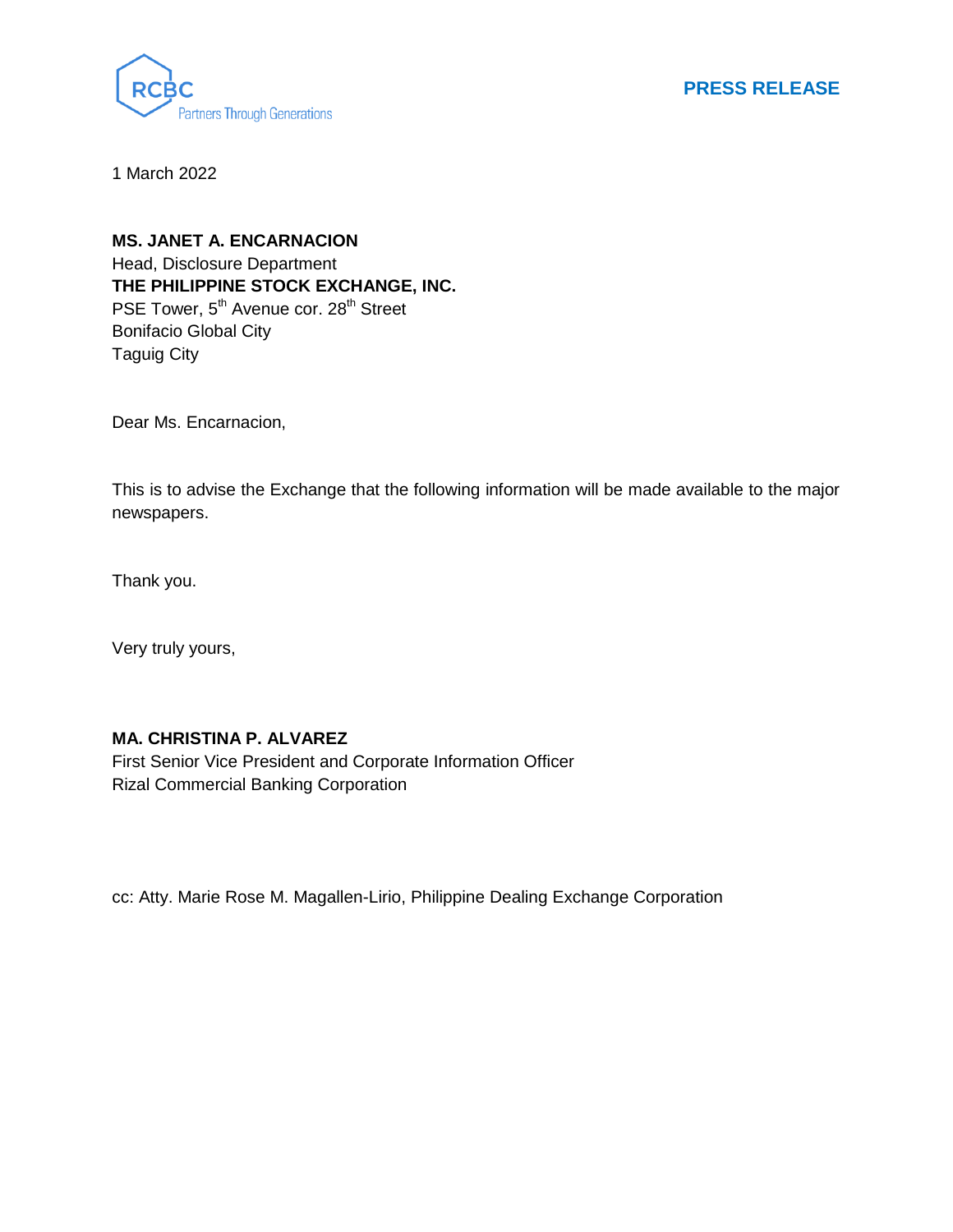



## **RCBC's 2021 Profit Climbs 41% to Record High**

Rizal Commercial Banking Corporation posted an unaudited consolidated net income of PhP7.1 billion in 2021, surging 41% from last year. Net income for the fourth quarter propped up the upward momentum with a 72% increase year on year to PhP1.7 billion. The solid performance of the core business boosted gross income, net of trading and FX gains, by 13%. Customer loans accelerated at a pace faster than the industry, higher by 12%. Total deposits saw an unprecedented rise of 26%, also stronger than the industry average. The level of investment securities more than doubled during the year, for total earning assets to expand by 31% year on year.

Net interest income increased by 10%, as the Bank built up loans and receivables mostly from the corporate segment, higher by 15%, and SME, up by 19%. Consumer loans also inched up by 5%. Net interest margin remained healthy at 4.1%, supported by lower funding cost, as lowcost CASA deposits jumped by 23%. Robust investment banking engagements and more retail and digital transactions allowed fee income to expand by 29% from last year.

Digital transformation initiatives in RCBC accelerated in 2021, providing a full range of banking services online: fully-digital account opening, the first-in-market online investment management account and unit investment trust fund (UITF). Data analytics and digital marketing campaigns propped up the Bank's aggressive customer acquisition efforts which saw a 51% rise in credit card issuances and 233% increase in new SME accounts. More customers also flocked to RCBC's award-winning digital platforms resulting in more than a third of total transactions being done digitally.

*"We are committed to be at the forefront of delivering customer-centric innovation in the country. We remain focused on collaborating with our fintech partners to expand our arsenal of digital solutions. This will provide our clients an exciting and convenient banking experience,"* RCBC President and CEO Eugene S. Acevedo said.

RCBC's total assets rose 24% to PhP959 billion, with loans and receivables and investment securities comprising 56% and 23% of the total, respectively. The PhP4.5 billion capital infusion from Sumitomo Mitsui Banking Corporation reinforced RCBC's capital position, with solid capital